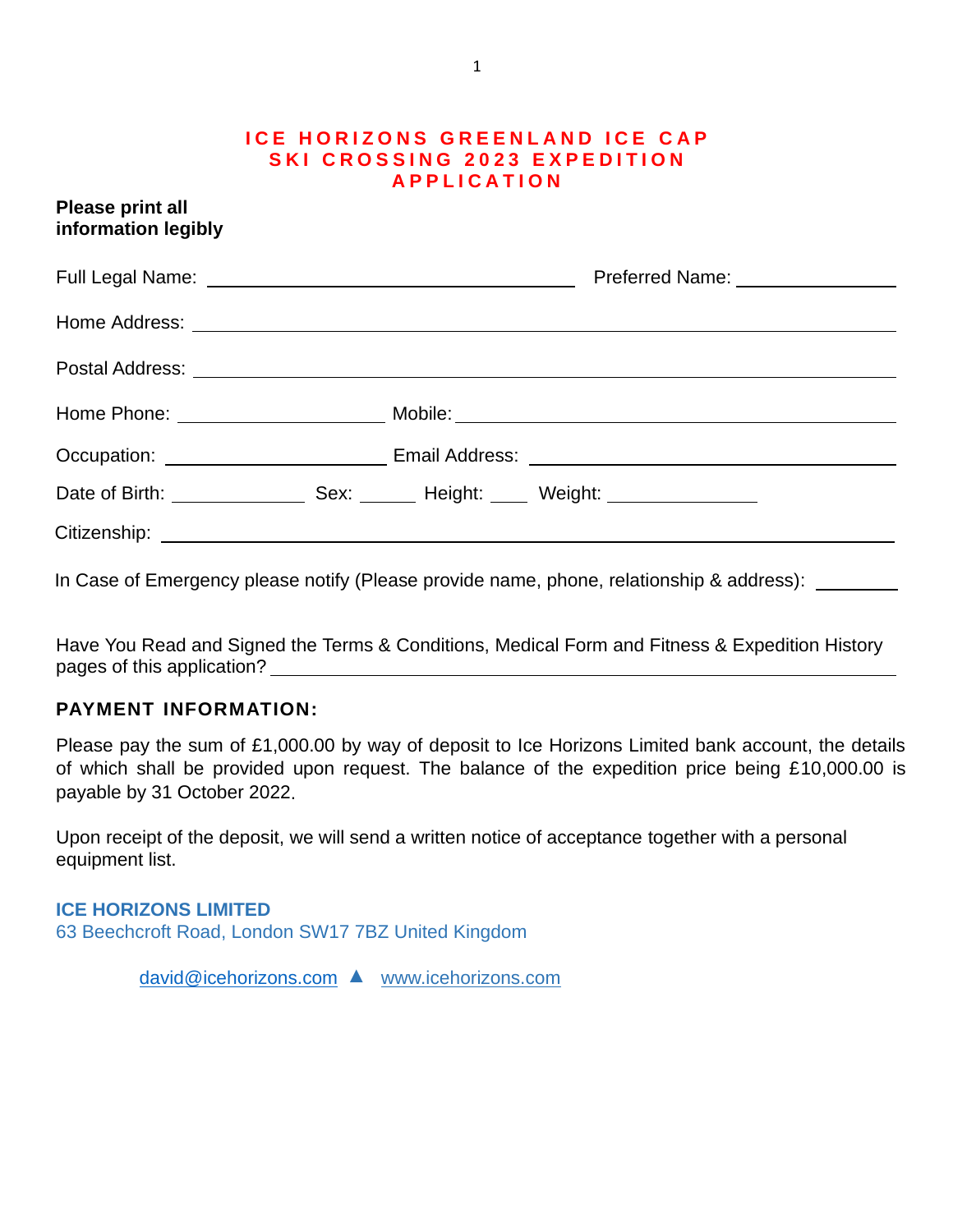#### **MEDICAL INFORMATION**

Please answer each question using the fields below. You may also send a separate email to [david@icehorizons.com](mailto:david@icehorizons.com) or attach an extra sheet to this application. Your signature/check mark on this form certifies that your statements are true. Ice Horizons Limited reserves the right to refuse service at your expense due to misrepresentation of biographical information. Please note that medical information will be shared with our doctor and head guide to assist with any health related issues while on your expedition. Signing this form indicates you comply and understand the physical requirements for this expedition.

Please list your medical history including any accidents, operations or illnesses you have had:

Have you been hospitalised in the past two years? □ No □ □ Yes. Please Describe:

Have you ever had frostbite or any related cold weather injury/illness? □ No □ Yes. Please Describe:

Please list ALL medications being taken during the trip and reason for medication:

List any and all food or medication allergies:

Please list all dietary restrictions: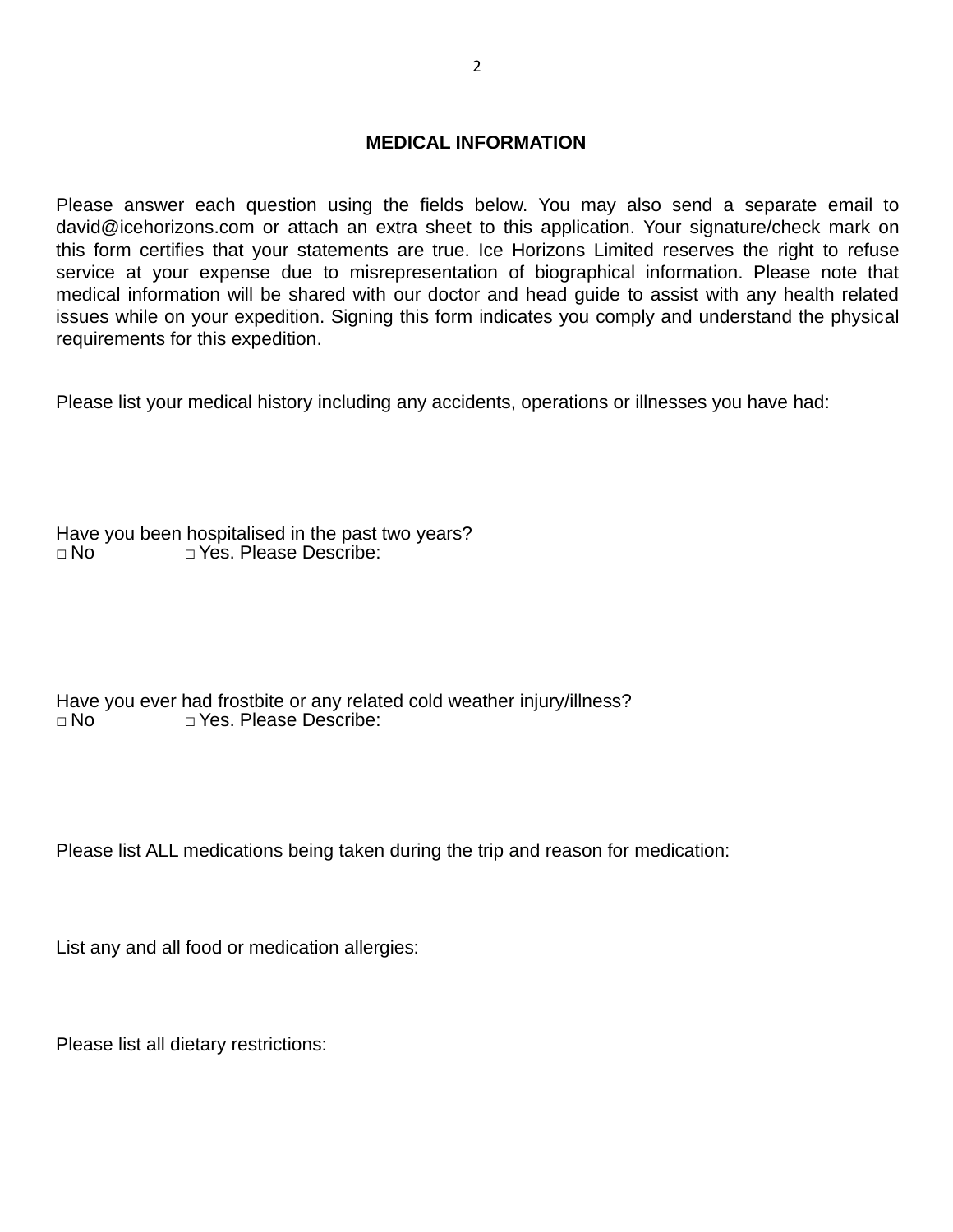| $\Box$ No                                                                                                                                                         | Do you wear corrective lenses?<br>$\Box$ Yes                                                                                                                                                                                                                                                                                                                                                                                               |  |
|-------------------------------------------------------------------------------------------------------------------------------------------------------------------|--------------------------------------------------------------------------------------------------------------------------------------------------------------------------------------------------------------------------------------------------------------------------------------------------------------------------------------------------------------------------------------------------------------------------------------------|--|
| $\Box$ No                                                                                                                                                         | Do you currently smoke or have you been a past smoker. Please explain<br>$\sqcap$ Yes                                                                                                                                                                                                                                                                                                                                                      |  |
| Are you familiar with standard first-aid and current CPR techniques?<br>$\Box$ No<br>$\sqcap$ Yes                                                                 |                                                                                                                                                                                                                                                                                                                                                                                                                                            |  |
| Do you have any pre-existing conditions not mentioned above. If so, please describe<br>$\Box$ No<br>$\sqcap$ Yes                                                  |                                                                                                                                                                                                                                                                                                                                                                                                                                            |  |
| Please check and describe below if any history of:                                                                                                                |                                                                                                                                                                                                                                                                                                                                                                                                                                            |  |
| $\Box$ Back Problems<br>$\Box$ Neck Problems<br>□ Ankle Problems<br>$\Box$ Knee Problems<br>□ Seizure Disorder<br>$\Box$ Circulation Problems<br>$\Box$<br>$\Box$ | $\Box$ Cancer<br>$\Box$ Hearing or vision impairment<br>□ Arm & Shoulder Problems<br>Head trauma or injury or chronic headaches/migraines<br>Respiratory issues such as asthma<br>Joint dislocations, sprains, hernia<br>□<br>Internal problems such as diabetes, hypoglycemia, intestinal or kidney problems<br>High or low blood pressure, heart condition, blood disease or irregular heartbeat<br>Describe Medical History From Above: |  |

3

□ By Checking this box I am signifying that the above medical information is correct.

Signature of participant:

Name of Participant: Today's Date: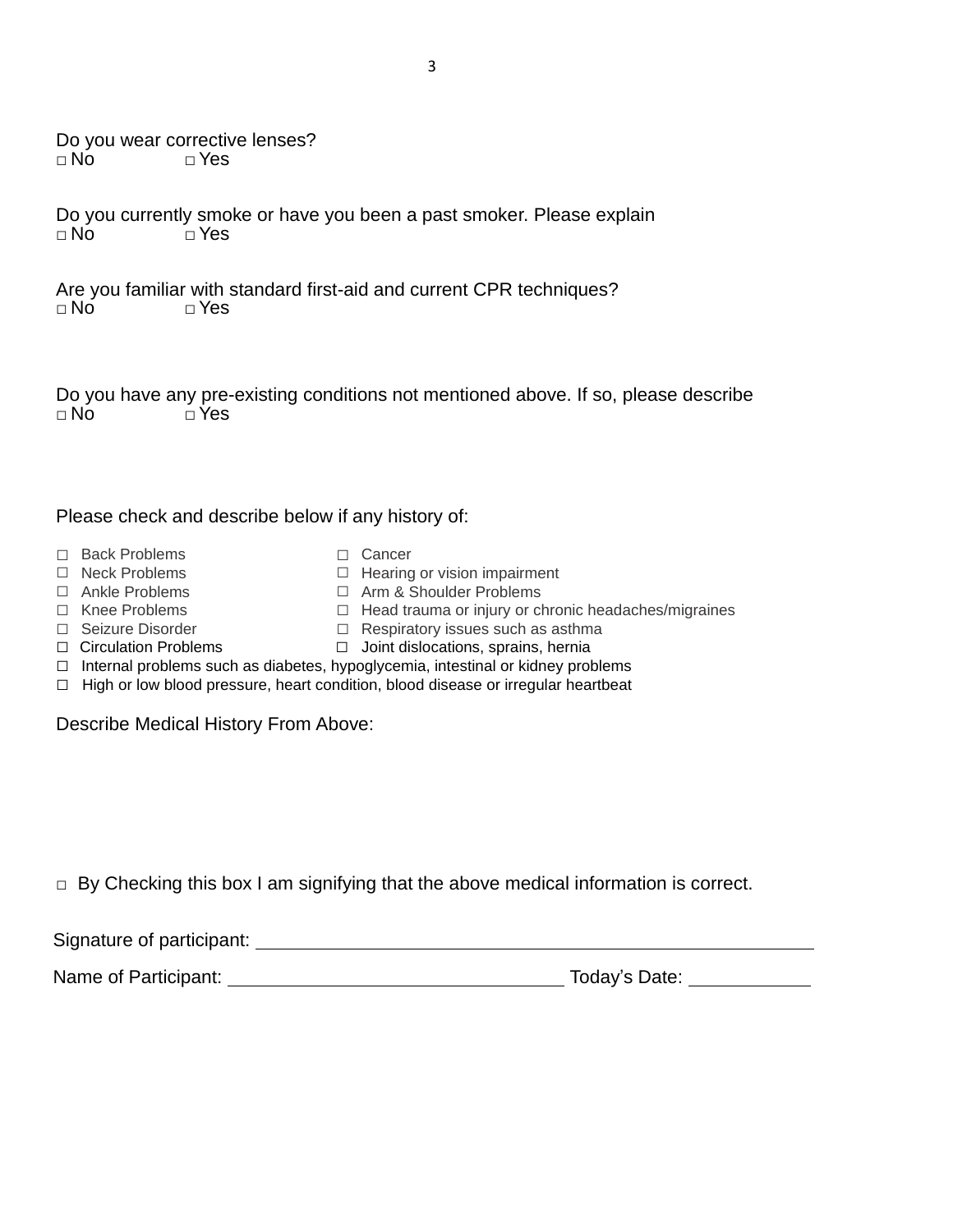#### **FITNESS & EXPEDITION HISTORY**

[You](mailto:climb@alpineascents.com) may email additional information to david@icehorizons.com or attach an extra sheet to this application.

Please describe what you do to keep fit and any/all cross-country skiing and other outdoor expedition experience you may have. This information is very useful, as we strive to cater each trip to match individual needs and goals. Your expedition experience is also required in order for us to secure the expedition permit from the Greenland Authorities, as well as assisting us to enable you to secure the compulsory search/rescue/evacuation insurance.

Signing this form indicates that you understand and comply with the physical fitness requirements for the expedition.

#### **Please describe your weekly workout routine:**

**Please describe your planned workout in preparation for this upcoming expedition:**

**Please note the longest expedition that you have undertaken:**

**Please note the heaviest weight you have carried (or pulled in a sled/pulk) and list location and how many days you have carried/pulled that weight:**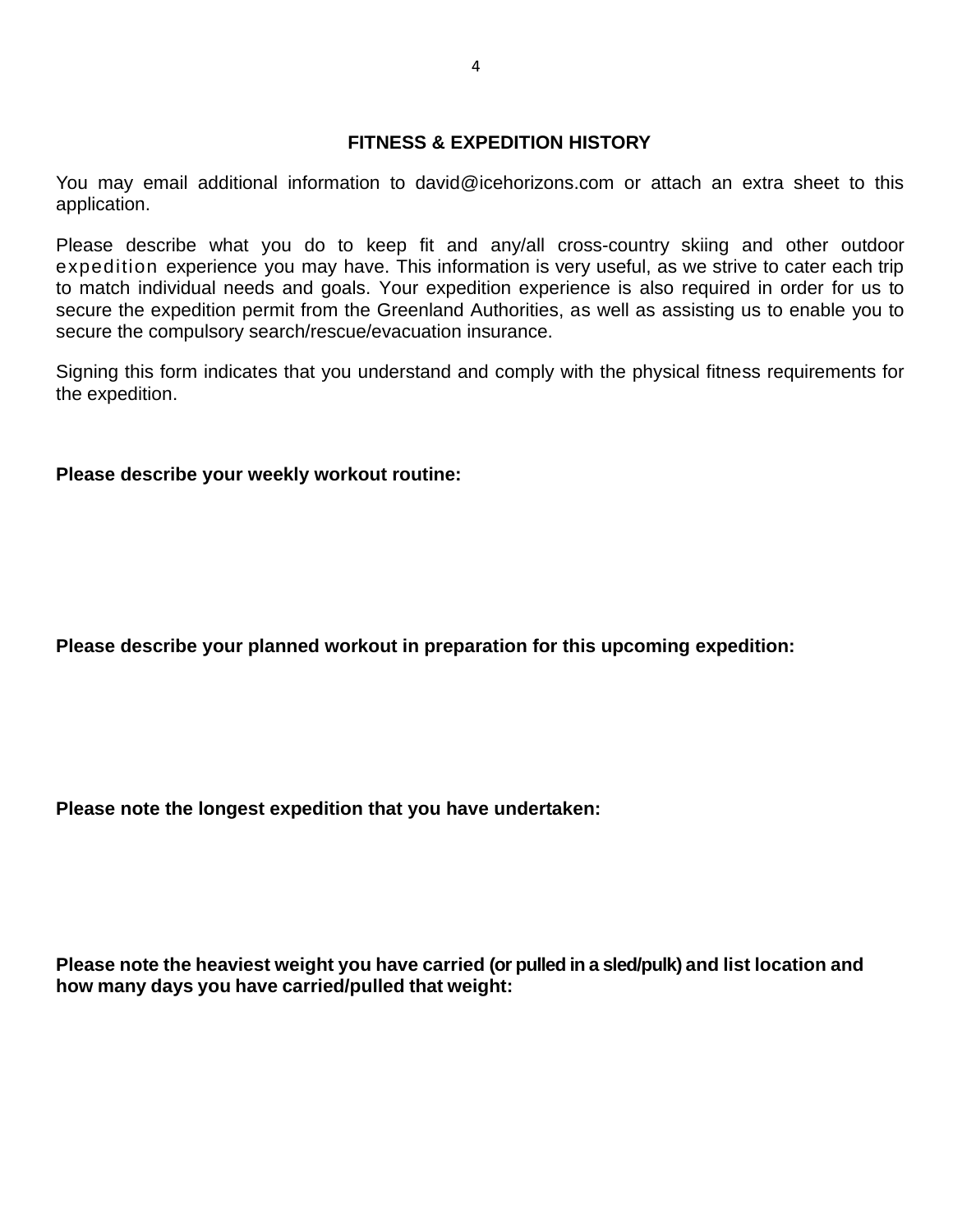**Please list all mountaineering or cold climate or other demanding expeditions that you have been on. Include a brief description on each:**

5

**Please describe your skiing ability and experience, both alpine and Nordic/cross-country:**

**Do you know how to operate an MSR XGK stove?**<br>□ No<br>□ Yes. Please □ Yes. Please Describe:

**Do you have experience with Hilleberg Keron tents?**<br>□ No<br>□ Yes. Please □ Yes. Please Describe:

Signature of participant:

Name of Participant: Today's Date: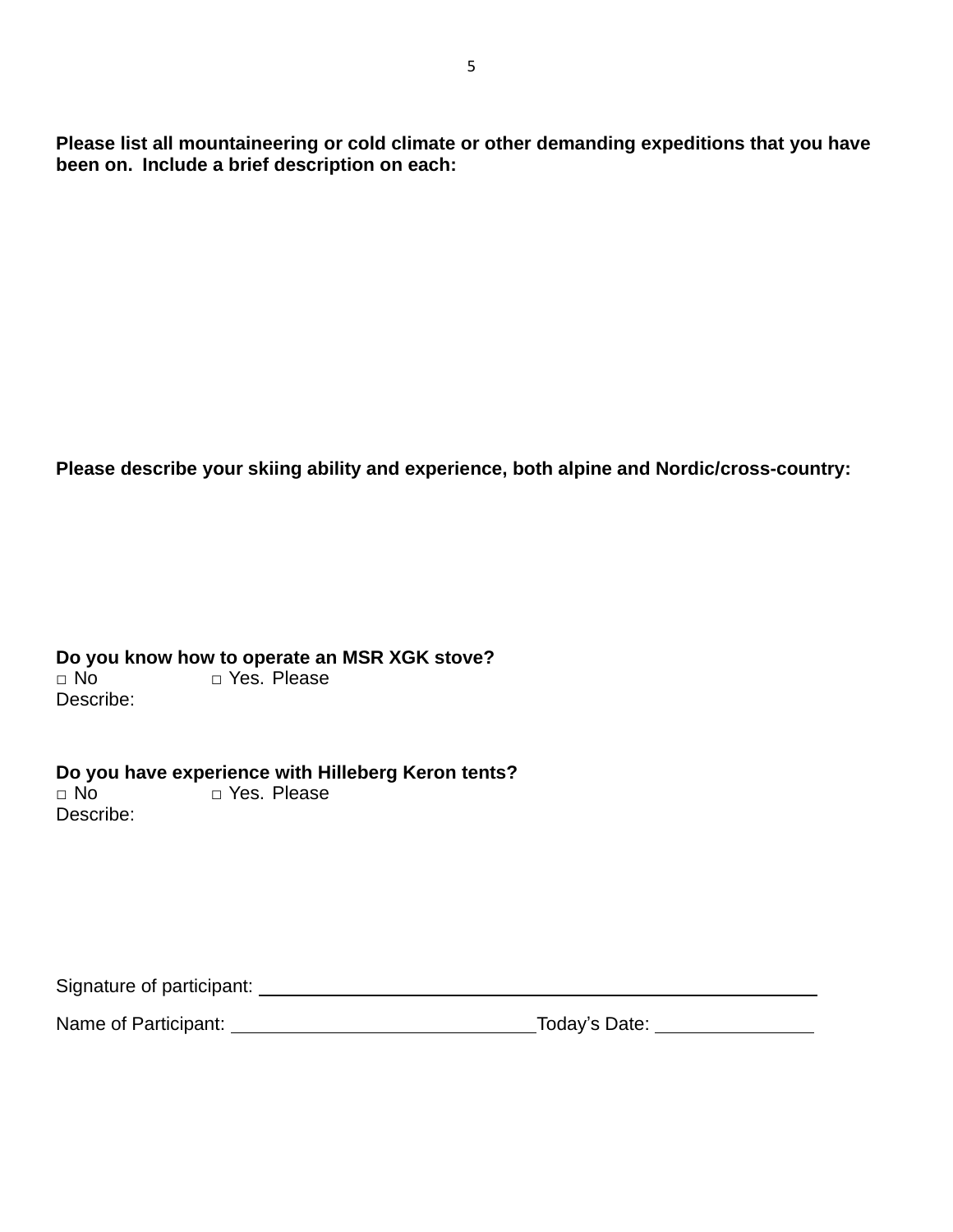## **ICE HORIZONS GREENLAND ICE CAP SKI CROSSING 2023 EXPEDITION**

### **TERMS AND CONDITIONS**

Please read carefully these terms and conditions of contract. In signing these Terms and Conditions, you agree to be bound by these Terms and Conditions which constitute the agreement between Ice Horizons Limited (hereinafter "we", "us", "our" or "Ice Horizons") and you, the expedition client. These Terms and Conditions apply to the exclusion of any other terms or conditions unless they are set out in detail here or are otherwise agreed to in writing by the parties. No purported variation of these Terms and Conditions will be effective unless authorised in writing by Ice Horizons.

### **Ice Horizons Limited Terms & Conditions**

*Please read carefully these terms and conditions of contract. In signing these Terms and Conditions, you agree to be bound by these Terms and Conditions which constitute the agreement between Ice Horizons Limited (hereinafter "we", "us", "our" or "Ice Horizons") and you, the expedition client. These Terms and Conditions apply to the exclusion of any other terms or conditions unless they are set out in detail here or are otherwise agreed to in writing by the parties. No purported variation of these Terms and Conditions will be effective unless authorised in writing by Ice Horizons.*

#### **1. Expression of interest**

To express interest in joining one of the Ice Horizons Greenland ski crossing expeditions, please contact Ice Horizons on the enquiry form via this website, whereupon we shall contact you for the purpose of discussing your interest, experience and suitability for this expedition.

#### **2. Bookings**

Ice Horizons shall provide you with an Application Form to complete in order for us to ascertain and be satisfied as to your experience and suitability to participate in this expedition. Once we have agreed to you participating in the expedition, you should make payment of a deposit in the sum of £1,000.00 in order to reserve your place on the expedition.

#### **3. Payment**

#### 3.1

Payment(s) for expeditions may be made by Electronic Funds Transfer (EFT) at your bank and through Internet Banking using our bank details that shall be provided by us to you.

#### 3.2

Prices are quoted in British Pounds.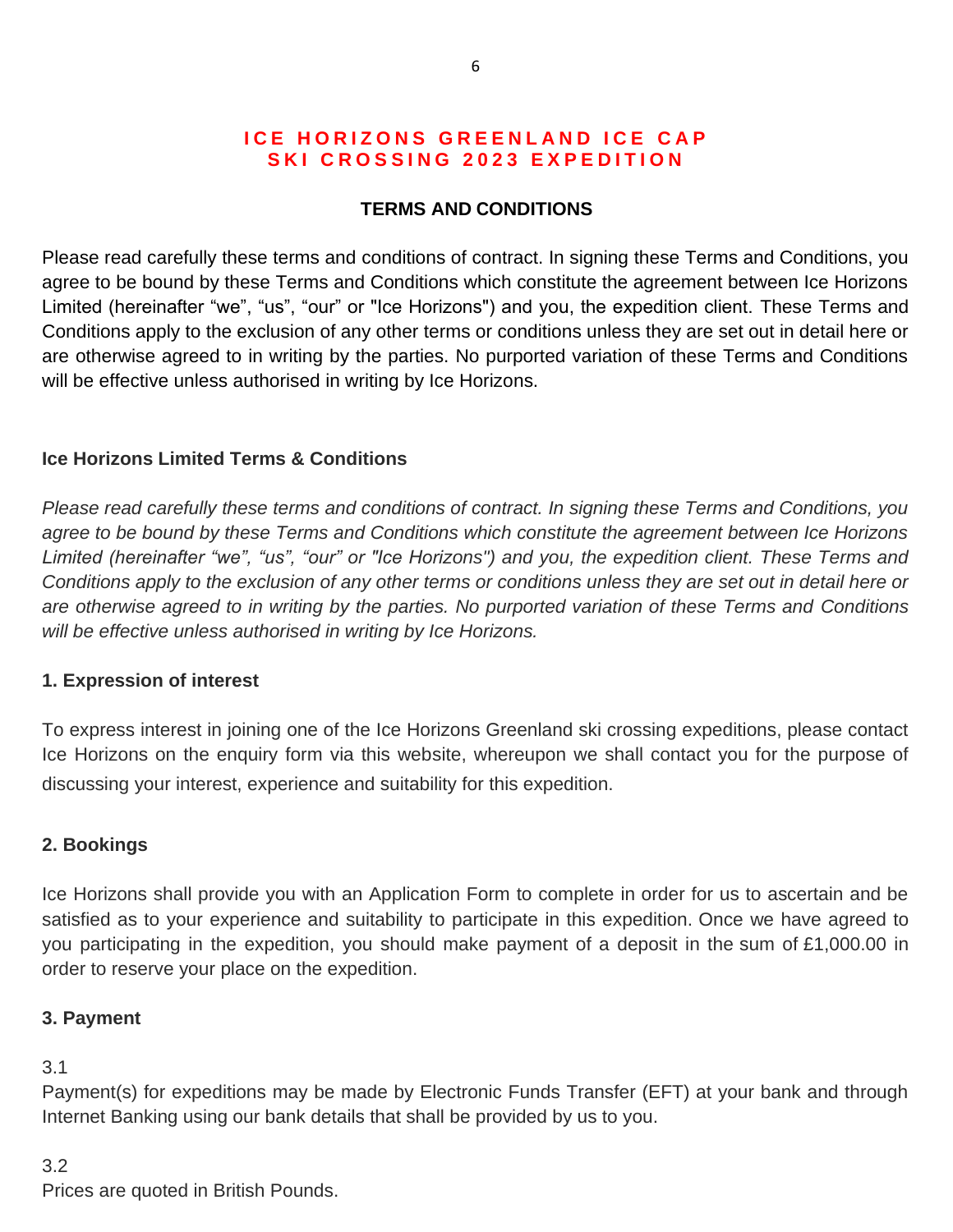# 3.3

The expedition price is £11,000.00.

# 3.3

A deposit of £1,000.00 is required to be paid at the time of your booking your place on the expedition.

# 3.4

The full balance of the expedition price is payable to Ice Horizons prior to 31 October 2022.

# 3.5

Should payment of the balance of the expedition price not received by Ice Horizons by 31 October 2022 you will be taken as having cancelled the expedition and cancellation charges in accordance with clause 4 shall apply.

# 3.6

Where Ice Horizons accepts entry after 31 October 2022, full payment of the expedition price is required to be made at the time of acceptance.

# **4. Cancellations**

# 4.1

If you wish to cancel your expedition, you must notify Ice Horizons in writing prior to the commencement of the expedition. Once Ice Horizons receives your notice, cancellation will take effect subject to the following provisions:

4.1(a)

If cancellation takes place on or prior to 31 October 2022 all monies other than the deposit shall be refunded;

# 4.1(b)

If cancellation takes place between 1 November 2022 and 1 March 2023, 50% of the expedition price shall be forfeited;

# 4.1(c)

If cancellation takes place after 1 March 2023, 100% of the expedition price shall be forfeited.

# **5. Inclusions**

Professional guide, team equipment, full pre-expedition advice and assistance (regarding personal equipment, training and flights etc), expedition food and drinks, expedition permits as required by the Greenland Authorities, 24/7 direct telephone contact to a UK doctor, website updated daily for friends and family.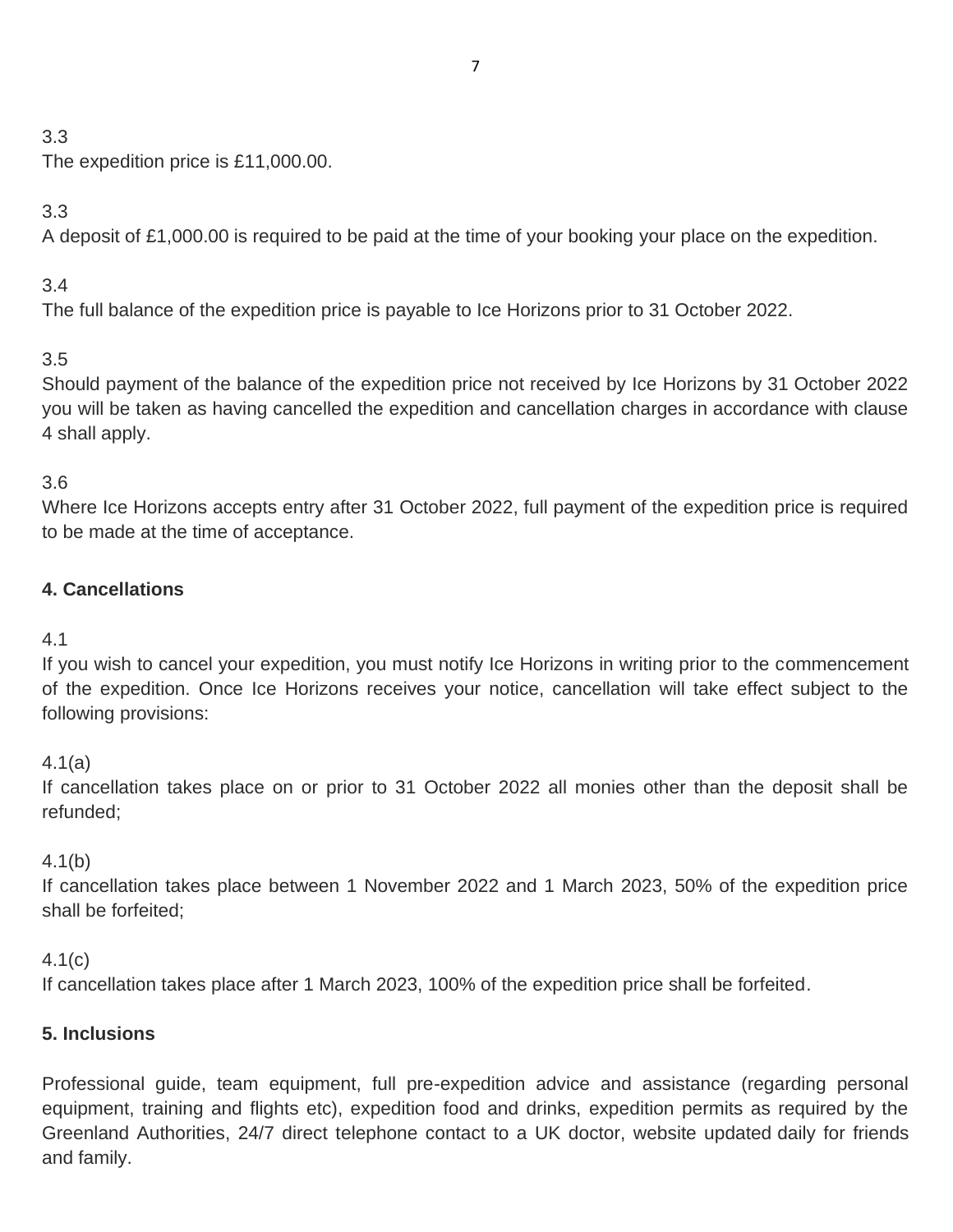Satellite telephone: The guide will have an iridium satellite phone for the purpose of securing weather information, to update the website, and for medical purposes. Should you wish to make personal calls during the expedition we can discuss the possibility of you bringing a personal satellite phone.

### **6. Exclusions**

Without limitation, the following items are excluded from the expedition price: International flights to and from Greenland, accommodation and meals in the start and end locations (Kangerlussuaq, Isortoq, Tasiilaq), personal clothing and equipment, search and rescue/evacuation insurance - as required by the Greenland Authorities (full assistance is provided to arrange this insurance), general travel insurance, any costs associated with leaving the expedition early or delays, any helicopter journey either scheduled or chartered (scheduled payable at cost; chartered payable on a per person pro-rata basis), and any other cost not specified in the inclusions.

### **7. Health and Fitness Requirements**

#### 7.1

You must be in good health and strong physical condition and are strongly advised to follow our recommended training regime or use certified personal trainers, fitness, medical and nutritional experts to prepare you for the rigors of skiing across Greenland.

#### 7.2

This expedition takes place in remote areas where there is little or no access to normal medical services or hospital facilities for serious problems. Evacuation, where necessary, can be prolonged, difficult and expensive. Medical and evacuation expenses will be your responsibility.

#### 7.3

If during the expedition, in the opinion of the expedition leader, you are in need of medical assistance and are unable to request it, you consent to us providing you medical treatment and such other arrangements including evacuation as we consider necessary, at your cost.

#### 7.4

Any medicines, surgical, attention or medical treatment furnished by us to you shall be and are accepted at your sole risk, and the expedition operator shall not be responsible for the quality, nature or consequences thereof.

#### **8. Medical disclosure**

# 8.1

You declare and warrant that you are in good health and mentally and physically fit at the time of booking this expedition; you have disclosed to us every matter concerning your health and mental and physical fitness of which you are aware, or ought reasonably be expected to know, that is relevant our to decision to permit you to go on the expedition.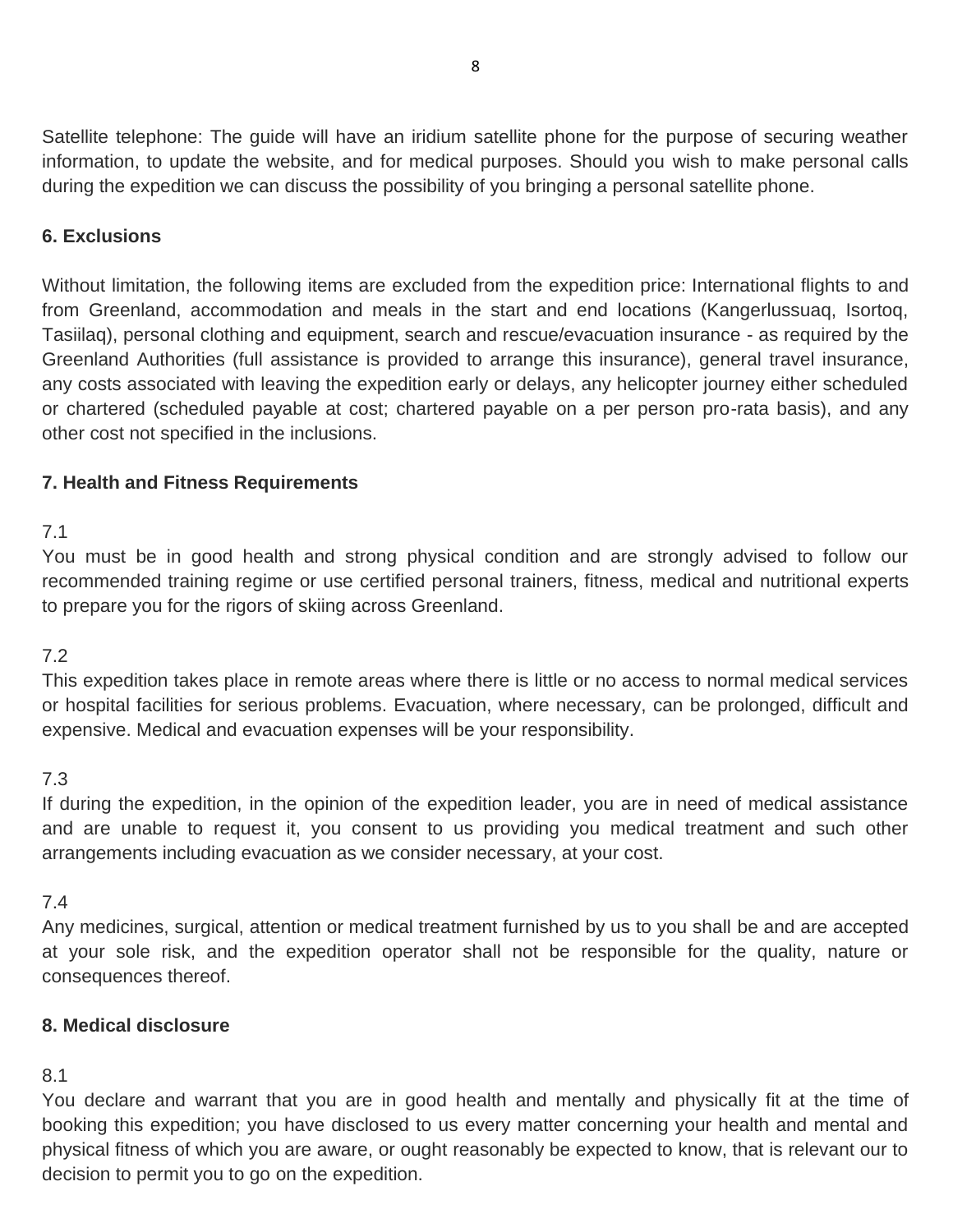# 8.2

Immediately upon any adverse change in your health or fitness that may be likely to affect our decision to permit you to go on the expedition, you will notify us in writing of any such adverse change.

# 8.3

We are permitted to disclose medical information to our consultant doctor in order to ascertain your suitability to participate in this expedition. Our consultant doctor may exclude you from an expedition if he/she deems it necessary and in such circumstances any entitlement to a refund of the expedition fee shall be solely at our discretion.

# 8.4

You acknowledge that the obligation to disclose under this condition continues from the time of booking the expedition through to departure and extends for the duration of the expedition.

# 8.5

If you fail to comply with the duty of disclosure in this condition and if we would not have permitted you to undertake the expedition, or continue participation of the expedition, had you made full disclosure under this condition, we will not be liable for personal injury, death or property damage or loss incurred by you.

# 8.6

We do not have any obligation to examine any participant prior to the commencement of the expedition for any purpose and we rely entirely on your obligation of disclosure herein referred to.

# **9. Evacuations**

# 9.1

Should you require an evacuation from the ice cap, you will be liable for the full cost of this exercise (or pro-rata where more than one person is evacuated, including team evacuations). However, evacuations due to an immediate life threatening injury or illness are covered by your search and rescue/evacuation insurance.

# 9.2

Importantly, evacuations for reasons that are not to be of an immediate life threatening nature (such as general tiredness, minor injuries, and ice cap/sea ice conditions such as melting), are not covered by your search and rescue/evacuation, and you will be liable for the full cost of any such evacuation (or prorata where more than one person is evacuated, including team evacuations).

## 9.3

Please understand that evacuations from the ice cap are expensive and typically cost several thousand pounds or more depending on the location. In undertaking the expedition, you agree to indemnify Ice Horizons for any cost it incurs in your evacuation.

# **10. Baggage and personal property**

We shall not be held responsible for any loss, damage or theft of any item of yours however so caused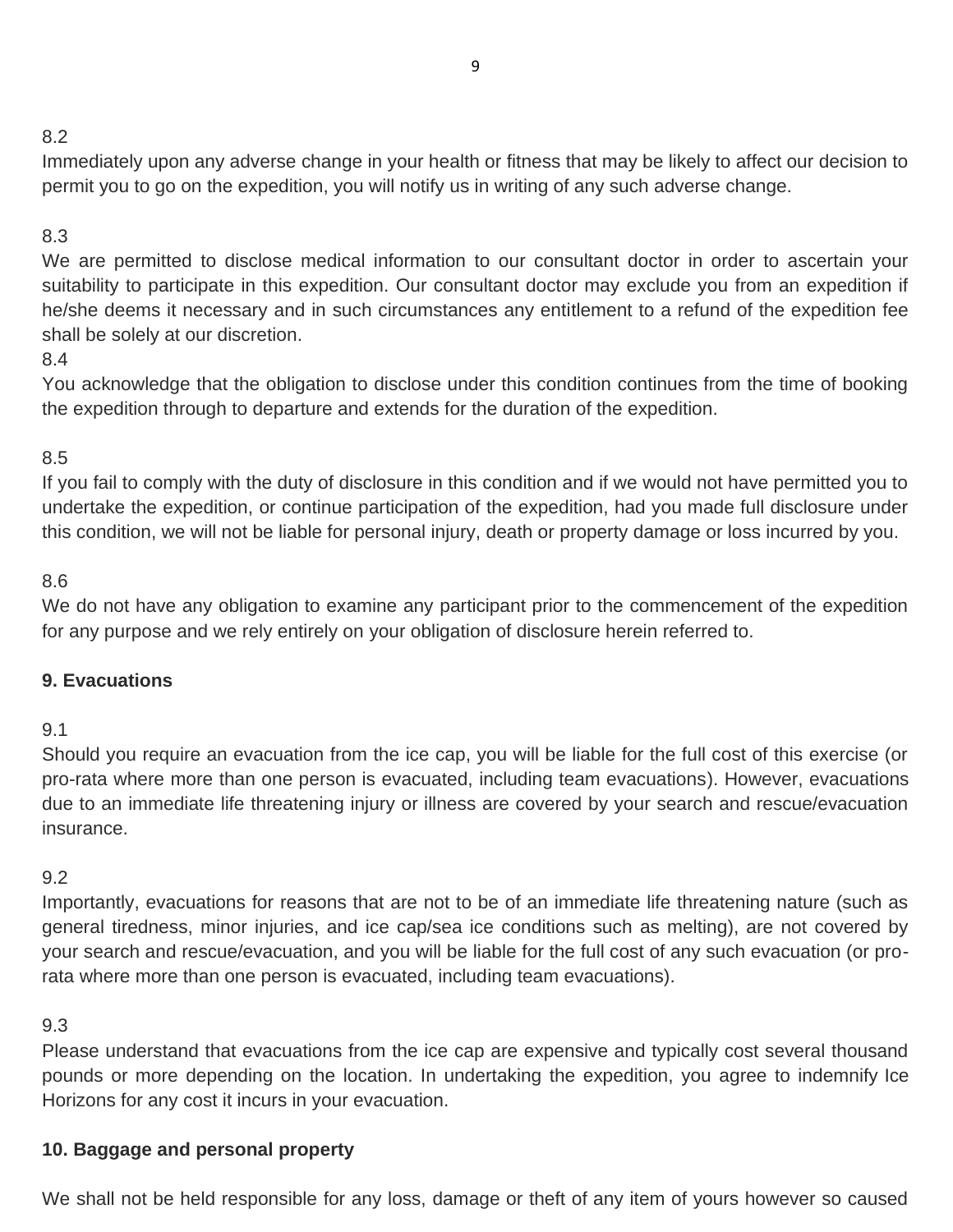whilst in Greenland or in travel to/from Greenland. You are strongly advised to obtain adequate insurance to cover your baggage and personal effects from theft, loss, damage and delays and to familiarise yourself with the applicable provisions and exclusions of any such insurance policy.

### **11. Conduct**

The expedition leader may, for any reason and in his absolute discretion, decide that you should not commence or continue the expedition, and should he make that decision such decision shall be final and there shall be no entitlement to a refund. Such reasons shall include, but are not limited to you committing an illegal act, or your behavior causing or likely to cause danger, distress or annoyance to others, or your fitness or health or progress is inadequate. In such event, Ice Horizons will assist in your safe evacuation at your own cost, but no refunds will be payable or due and owing to the team member.

### **12. Cancellation due to Expedition Booking Numbers**

We reserve the right to cancel any expedition prior to departure in the event that there are too few people booked on an expedition in which case you will be given a full refund of the expedition price paid by you. You will not be entitled to claim any additional amounts or seek any compensation for any injury, loss, expenses or damage (either direct or consequential) or for any loss of time or inconvenience which may result from such cancellation (including but not limited to visa and passport charges, airfares, gear purchases, airport and airline taxes).

## **13. Route and other Changes, Postponement, Cancellation or Delay**

13.1 We reserve the right to:

13.1(a)

Change the date of departure or conclusion of the expedition, or modify any aspect of the expedition, or

13.1(b)

Cancel or modify any routes within the expedition or objectives set out in the itinerary, or

13.1(c)

Substitute different or equivalent routes within the expedition in place of cancelled or modified routes, or

#### 13.1(d)

Postpone, cancel or delay (either in relation to the departure or arrival times or the duration of the expedition):

for any such aspect of the expedition if, in our absolute discretion, it is necessary to do so due to any reason whatsoever, including inclement weather, volcanic activity, wind, surface conditions such as soft snow, heavy sastrugi, sea ice melt, ice cap melt, polar bear presence, equipment failure, helicopter or other transport delay or conditions that are otherwise likely to be hazardous or dangerous or due to any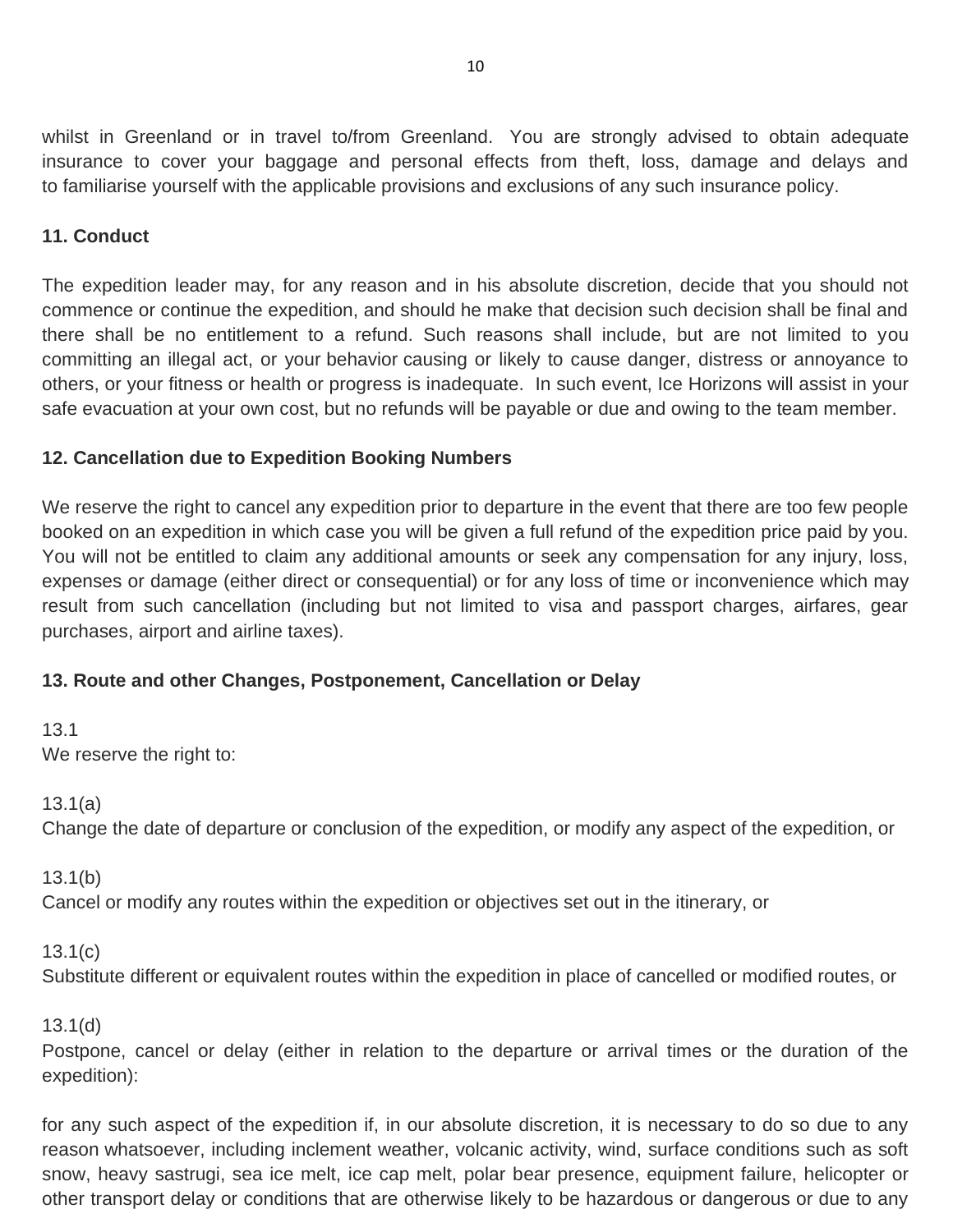other adverse or threatening conditions whether political or military or terrorist or medical or otherwise or if, in the absolute discretion of Ice Horizons, there is a likelihood of any such event occurring which may impact upon the safety of the participants, or if an act or omission of a third party prevents the expedition or the aspect of the expedition being undertaken in accordance with your booking or for any other reason considered necessary by Ice Horizons.

## 13.2

In the event of any change, modification, cancellation, postponement or delay under this condition, you acknowledge that you will have no right of refund of the expedition price (whether in whole or in part) and no right to claim compensation for any injury, loss or damage or other additional expenses incurred by virtue of the change, modification, cancellation, postponement or delay.

## 13.3

We reserve the absolute discretion to cancel any expedition due to any government travel warning or advice, or any change in such warning or advice. In this event, condition 4 applies as if you had cancelled the expedition as at the date that Ice Horizons cancelled the expedition due to the governmental travel warning or advice. Travel insurance may compensate you depending on the circumstances.

# 13.4

We reserve the right to change, at any time, the nominated expedition leader of the expedition. In such an event, we will try to ensure that the alternative expedition guide has expertise commensurate with that of the nominated expedition guide. Any such change by us will not give rise to any right on your part to cancel the expedition or claim any expenses, loss or damage which may be suffered.

# **14. Itineraries, brochures and other correspondence**

Itineraries and other details are published in good faith as statements of intention only and reasonable changes in the itinerary and related items may be made where deemed necessary or advisable by us. The information contained in Ice Horizons' brochures, itineraries, and internet site is, to the best of our belief, correct at the date of publishing.

## **15. Insurance**

15.1

Personal travel insurance and search/rescue/evacuation insurance is not included in the expedition price.

# 15.2

Pursuant to a requirement of the Greenland Authorities, each team member is required to have search and rescue/evacuation insurance in the form and amount specifically required by the Greenland Authorities in relation to an ice cap crossing expedition. We can assist you in obtaining this insurance. Please note, we require this insurance to be in place by 15 January 2023.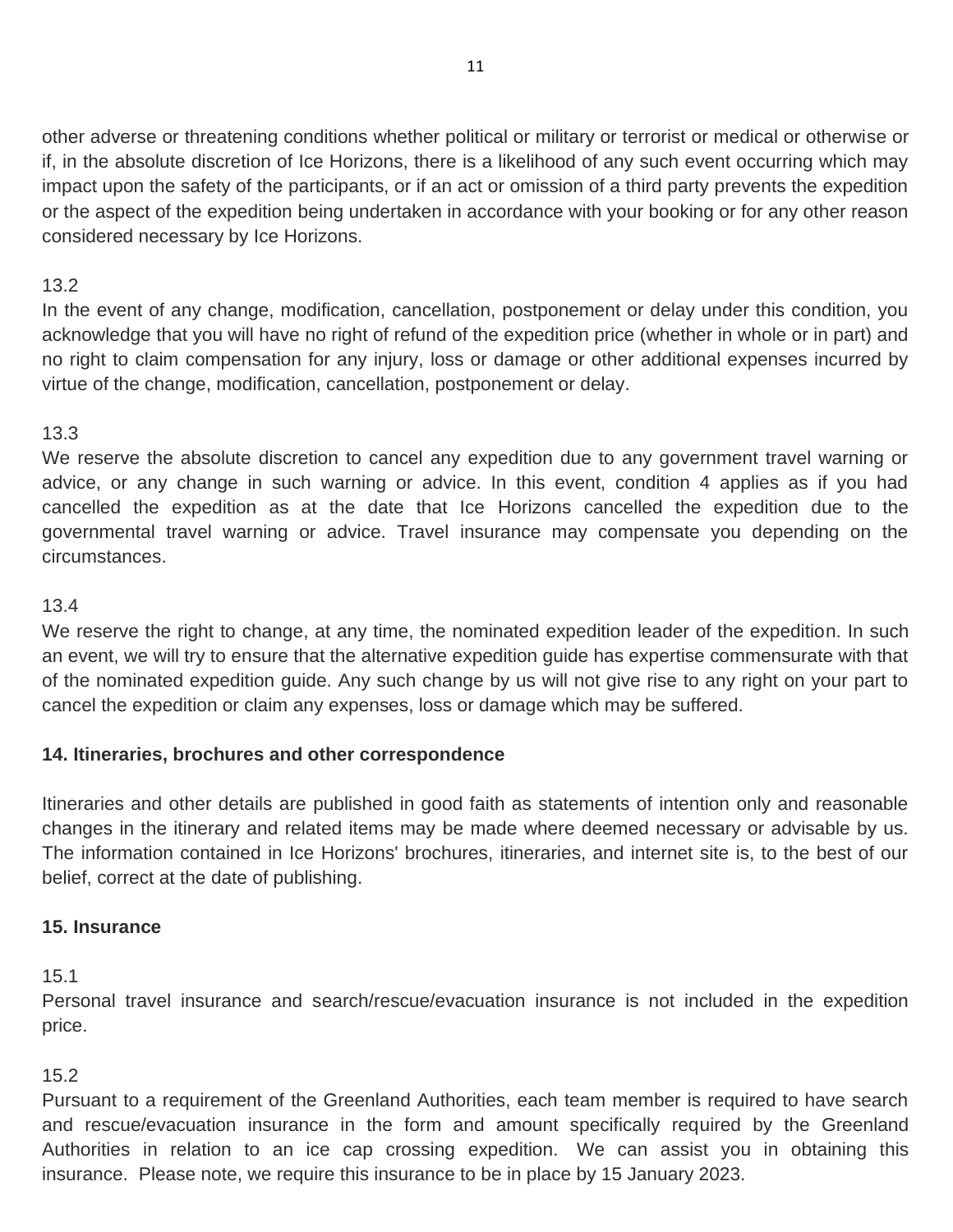It is a condition of booking an expedition with us, and your responsibility to ensure that you have adequate personal travel insurance for the full duration of the expedition in respect of illness, injury, death, loss of baggage and personal items and cancellation and curtailment.

## 15.4

You must provide evidence to Ice Horizons that you have obtained adequate personal travel insurance by 15 January 2023.

# **16. Marketing**

The official name of the 2023 expedition will be "Ice Horizons 2023 Expedition" however team members are free to use an alternative name for personal marketing purposes, if desired. Team members are also free to enter into arrangements with sponsors and supporters and we encourage this.

# **17. Travel Documents**

It is your responsibility to obtain proper identification or proof of citizenship as required by the authorities of Greenland and any other destination to which you are travelling. You will not be entitled to a refund if you are denied boarding or entry on any basis, including without limitation, improper documentation or failure to provide information. It is recommended that your passport is valid for six months beyond the date of your return home to your home country.

## **18. Airlines and other transport providers**

Any material published by Ice Horizons, and these conditions of contract are not issued on behalf of, and do not commit any airline whose services are used or proposed to be used in the course of the expedition. In the event that an airline's proposed travel or fare schedule is amended or cancelled, such amendment or cancellation will not be considered a cancellation of the expedition by Ice Horizons. Any flights or other transport forming part of the expedition arrangements are subject to the conditions of the carrying airline or other transport entity, which in most cases limits the airlines' or other transport entity's liability to passengers in accordance with applicable international law and conventions.

## **19. Force Majeure**

If Ice Horizons is prevented (directly or indirectly) from performing any of its obligations under this agreement by reason of act of God, pandemic, epidemic, strikes, trade disputes, fire, breakdowns, interruption of transport, government or political action including that related to covid-19, acts of war or terrorism, acts or omissions of a third party or for any other cause whatsoever outside Ice Horizons' reasonable control, we will be under no liability whatsoever to you and may, at its option, by written notice to you either cancel the expedition or take any other action as specified in condition 13. This expedition is not a package holiday for the purpose of any statutory provisions.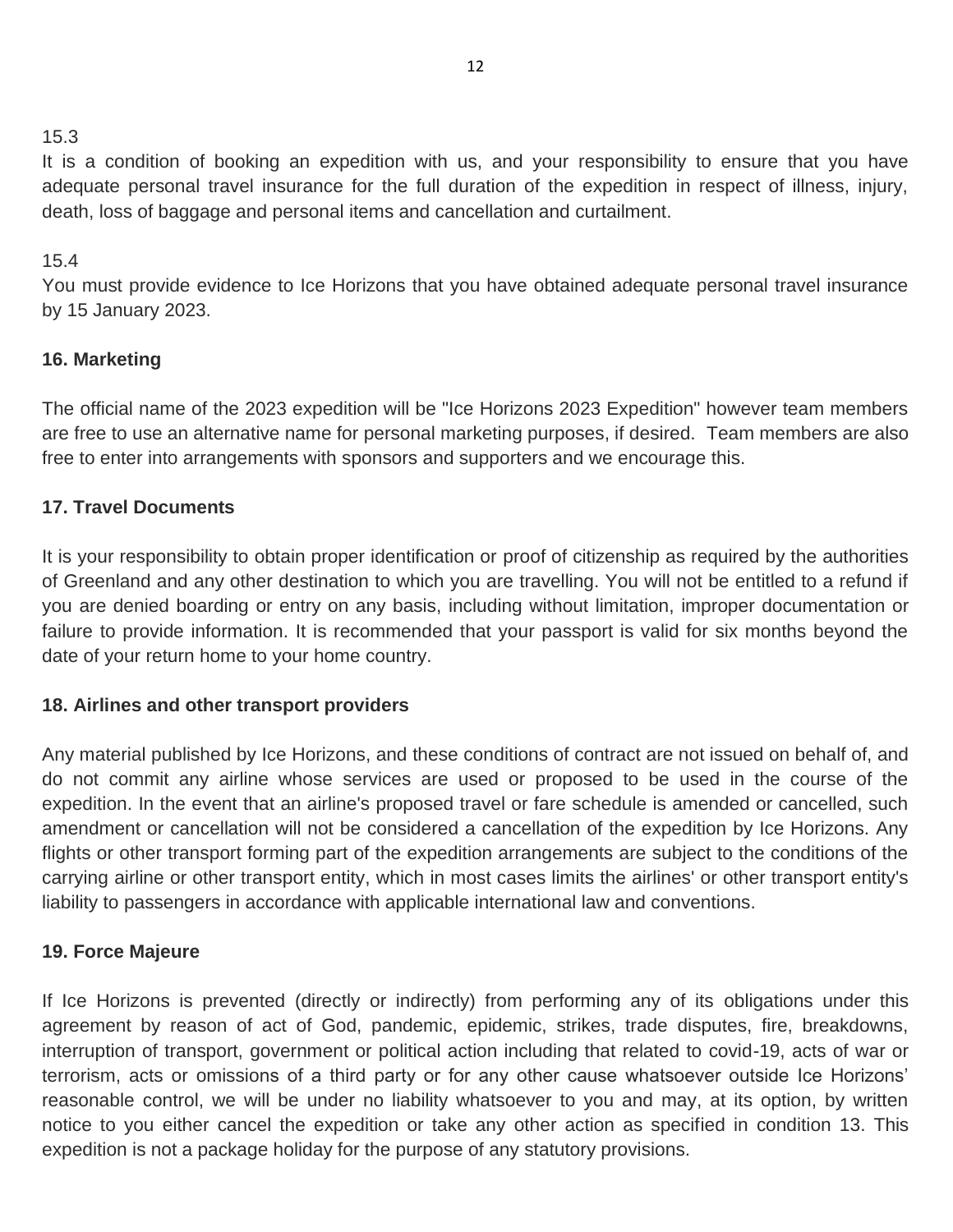### **20. Assumption of Risk**

You acknowledge that:

#### 20.1(a)

By the very nature of this extended ski adventure expedition on the Greenland ice cap, it is more challenging and demanding with a commensurately higher level of risk compared with conventional travel holidays and expeditions, and involves potential exposure to injury and possibly death, and that in particular improper attention to health and safety, including the failure to wear appropriate clothing, can result in cold weather injuries such as frost bite or hypothermia; and

### 20.1(b)

In Greenland, where this adventure travel is undertaken, standards of accommodation, transport, road and air safety, health care, hygiene, safety and service provision generally may are often not as high as those standards as in other countries and may require a greater acceptance of risk, flexibility and patience on your part; and

### 20.1(c)

Operational control of the expedition may at times be in the hands of a third party, such as an airline or vehicle transport, and that your right of action in regard to any shortcomings of that third party's performance is against the third party and not against Ice Horizons; and

## 20.1(d)

The additional dangers and risks associated with adventure travel in Greenland and on the ice cap may include but are not limited to difficult and dangerous terrain including crevasses, piteraq or other high winds, cold injuries such as frost bite and hypothermia, falls, snow blindness, exhaustion, tent fire or other tent loss, equipment failure, polar bear attack, remoteness from normal medical services and from communications in the event of illness or injury and evacuation difficulties; and

#### 20.1(e)

The enjoyment and excitement of adventure travel is derived in part from the inherent dangers and risks associated with adventure travel and that those inherent dangers and risks are a reason why you wish to undertake the adventure expedition, and

#### 20.1(f)

You have submitted your booking for the expedition after giving due consideration of the above and relevant travel information including, without limitation, any relevant information or advice given by the government of your home country and it is your responsibility to acquaint yourself with that information or advice; and

### 20.1(g)

That, for the above reasons you therefore must accept the inherent and increased dangers and risks associated with the proposed adventure expedition and the accompanying risk of injury, death or property damage or loss.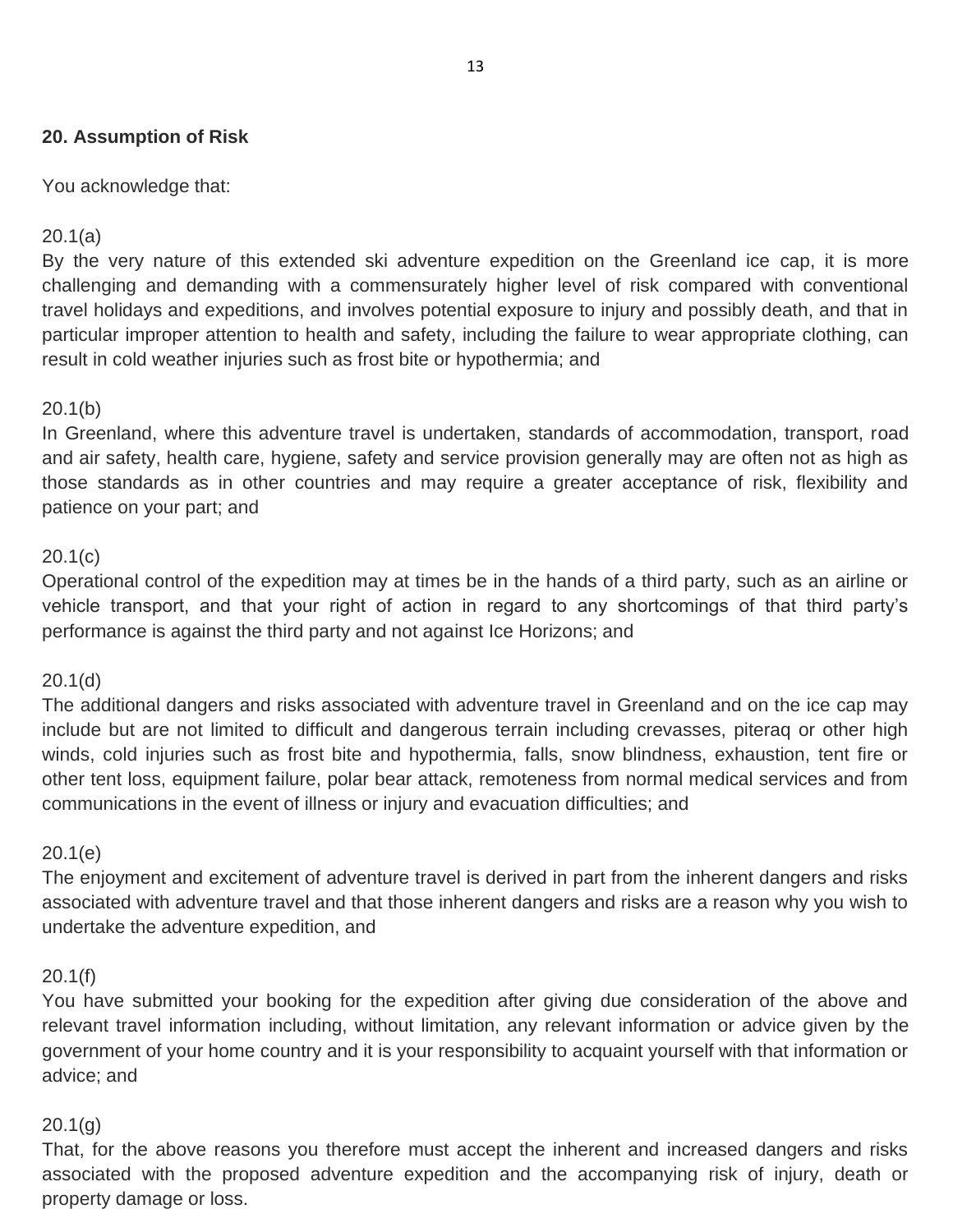## **21. Disclaimer**

### You accept that:

### 21.1(a)

Ice Horizons acts as a professional expedition operator and accepts no liability for the acts or omissions of those third-party expedition operators and providers of goods and services in Greenland or elsewhere; and

#### 21.1(b)

Ice Horizons will not be liable for any breach of any law by any person with whom you travel on the expedition; and

#### 21.1(c)

You may not rely on any representations concerning the expedition made by Ice Horizons which are not contained in these Terms and Conditions.

## **22. Release and Waiver of Liability**

In consideration of Ice Horizons accepting your booking application and in consideration of you being permitted by Ice Horizons to join the expedition to the extent permitted by law:

#### 22.1(a)

You release, waive, discharge, hold harmless and agree to indemnify Ice Horizons and its officers, employees, agents, guides and other representatives in which the expedition is conducted (each of whom are collectively referred to as "Ice Horizons and its employees") from all claims, actions or losses for bodily injury, property damage, wrongful death, loss of services, loss profits, consequential, exemplary, indirect or punitive damages or otherwise which may arise out of or occur during your travel in connection with the expedition or any activities conducted in conjunction there within to the extent permissible at law; and

#### 22.1(b)

Regardless of the situation or circumstances giving rise to the claim you waive any claims you have, or may at any time have, against Ice Horizons and its employees and you agree, by accepting the additional inherent dangers and risks associated with the expedition, not to make any claim against or seek any compensation from Ice Horizons and its employees in respect of any personal injury, illness or death suffered by you or damage to or loss of property sustained by you as a result of your participation in the expedition.

#### **23. Miscellaneous**

#### 23.1

A party will not be deemed to have waived any of its rights or remedies under these Terms and Conditions or at law by allowing any time or indulgence or by not exercising any right or remedy arising